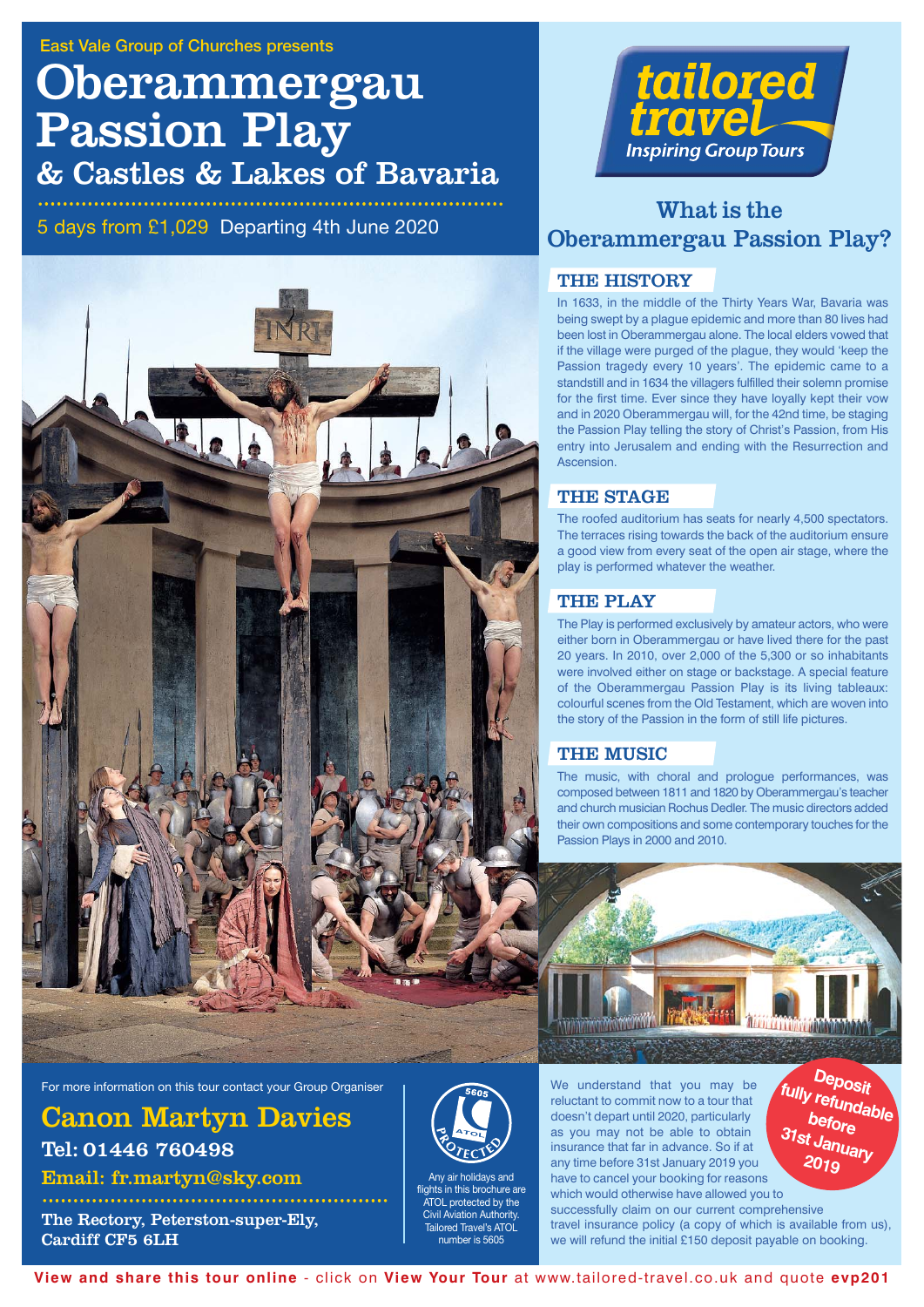### **East Vale Group of Churches presents**

**Oberammergau** Passion Play & Castles & Lakes of Bavaria

**Departs 4th June 2020**

## **5 days from** £1,029

### Featuring

- Category 3 Passion Play ticket (upgrade to Category 2 for £39 or Category 1 for £69)
- 4 nights half board accommodation including 3 course dinner in Oberammergau
- Full programme of included excursions
- Return scheduled flights from Bristol
- Professional tour manager
- Executive coach in Germany

### Includes

- Herrsching am Ammersee
- Andechs Abbey
- Neuschwanstein Castle • Linderhof Palace
- Munich
- 

### **Optional**

• Cruise on Lake Ammersee • Guided city tour of Munich

## Your Accommodation

Four nights on a half board basis (one dinner in Oberammergau) at the 3\* Hotel Kolberbräu in Bad Tölz (or similar). Facilities at the hotel include a restaurant and a bar and all rooms are en suite.

### Extras

- Upgrade Passion Play ticket to Category 2 £39 / Category 1 £69
- Insurance (available after 31 January 2019)
- Single room supplement £89
- Entrance fees to places of interest • Optional guided tour & lake cruise
- 
- Gratuities





### Day 1 – Fly to Germany

We meet at Bristol airport for our scheduled flight to Munich. On arrival we are met by our tour manager who will accompany us throughout our tour. Transfer in our private executive coach to the 3\* Hotel Kolberbräu in Bad Tölz (or similar) for a four night stay on a half board basis.



### Day 2 - Herrsching am Ammersee & Andechs Abbey

This morning you can choose to enjoy time at leisure in the town of Herrsching am Ammersee or join an optional cruise on picturesque Lake Ammersee. In the afternoon we travel on to the gorgeous hilltop monastery of Andechs. Founded in the 10th century, Andechs Abbey has long been a place of pilgrimage with relics reputed to come from Christ's crown of thorns, and a victory cross of Charlemagne, whose army overran much of Western Europe in the 9th century.

### Day 3 - Neuschwanstein Castle & Linderhof Palace

This morning we visit Neuschwanstein Castle, the 'castle of the fairy tale king'. The shy King Ludwig II had built the castle in order to withdraw from public life but seven weeks after his death in 1886 Neuschwanstein was opened to the public and today it is one of the most popular of all Europe's castles. We travel on to Linderhof Palace. Built between 1874 and 1878 and the smallest of King Ludwig II's three royal castles, Linderhof was originally intended as a hunting lodge but later he declared it would be a new Versailles and the wonderful French Rococo interiors and beautiful parkland certainly reflect that ambition.



### Day 4 - Oberammergau Passion Play

This morning we take the short journey to the village of Oberammergau and after time for lunch, we take our Category 1, Category 2 or Category 3 seats for the Passion Play. The performance runs from 2.30pm till 10.30pm, with a three hour interval for included dinner. After the Play finishes, we transfer back to our hotel.

### Day 5 – Fly home

We leave our hotel and travel to Munich. Flight times permitting, there is the option of a guided city tour followed by free time for lunch, to relax or for sightseeing before travelling to Munich Airport for our flight back to Bristol.

NB: Please note we reserve the right to alter the above itinerary if required for operational reasons. Flight details are subject to change. Given the historic nature of the place visited, a certain degree of walking will be involved, and this holiday may not be suitable for those with mobility problems. This holiday and the flights are ATOL protected by the Civil Aviation Authority. Tailored Travel's ATOL number is 5605. Price based on twin share. Minimum numbers required. Normal booking conditions apply.



**View and share this tour online** - click on **View Your Tour** at www.tailored-travel.co.uk and quote **evp201**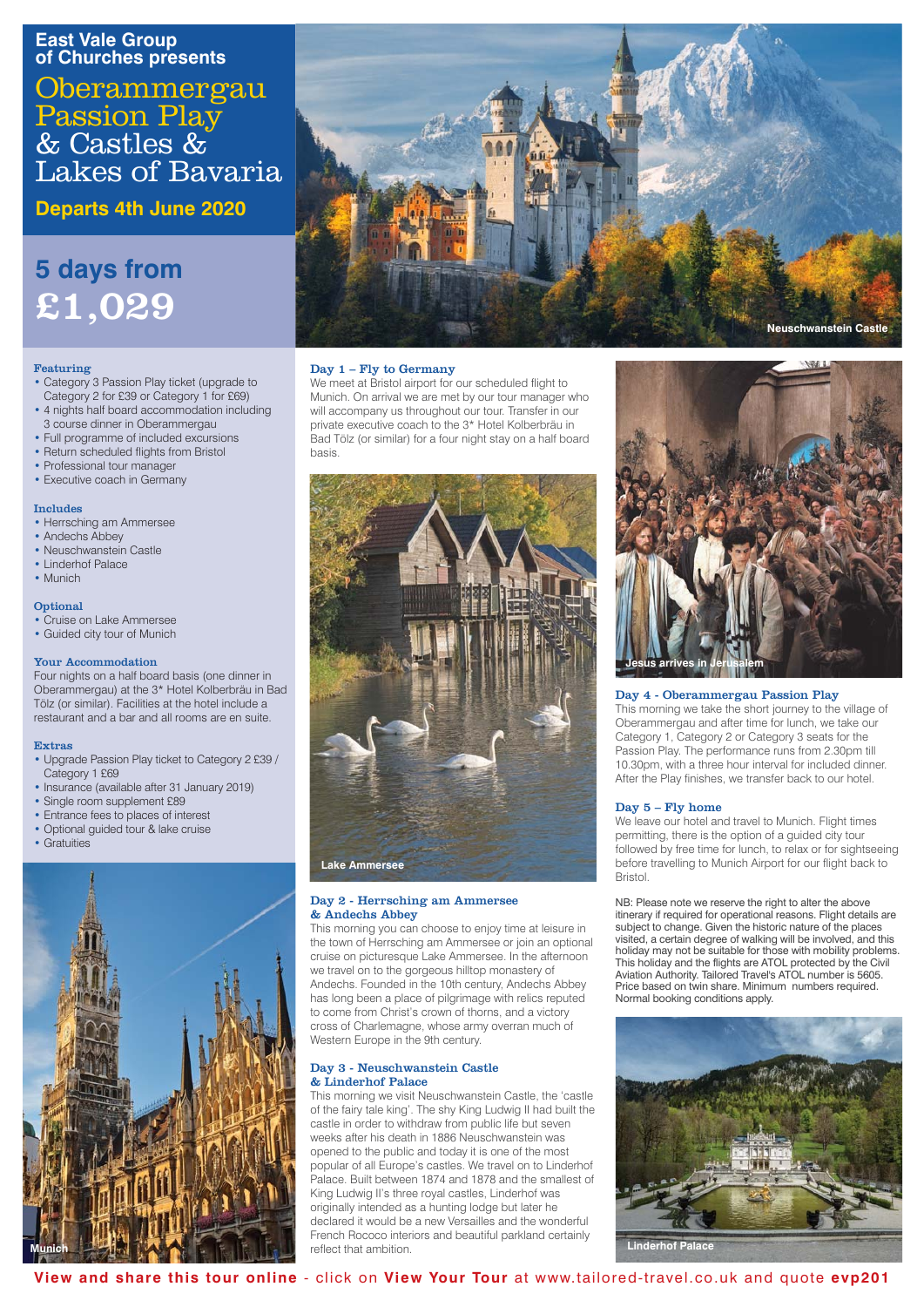| Horm<br>Booking                                                                                                                                                                                                                             | Departs 4th June 2020 | Oberammergau Passion Play & Castles<br>East Vale Group of Churches presents                                                                                              | & Lakes of Bavaria |                                                              |                          | Inspiring Group Tours<br><b>CONTA</b><br><b>KO</b>             |                             |
|---------------------------------------------------------------------------------------------------------------------------------------------------------------------------------------------------------------------------------------------|-----------------------|--------------------------------------------------------------------------------------------------------------------------------------------------------------------------|--------------------|--------------------------------------------------------------|--------------------------|----------------------------------------------------------------|-----------------------------|
| Exactly as shown on your Passport                                                                                                                                                                                                           |                       |                                                                                                                                                                          | Date               | <b>Twin/Double/</b>                                          | I wish                   | Upgrade Passion Play Ticket ? (Please Tick)                    |                             |
| Title<br>Forenames                                                                                                                                                                                                                          |                       | Surname                                                                                                                                                                  | of Birth           | Single Room                                                  | to share                 | $\overline{6}$<br>Cat 1 (£69pp)                                | Cat 2 (£39pp)               |
|                                                                                                                                                                                                                                             |                       |                                                                                                                                                                          | <b>NNMVIO</b>      |                                                              | <b>ES/NO</b>             |                                                                |                             |
|                                                                                                                                                                                                                                             |                       |                                                                                                                                                                          | <b>DD/MM/YYY</b>   |                                                              | <b>VES/NO</b>            |                                                                |                             |
|                                                                                                                                                                                                                                             |                       |                                                                                                                                                                          | <b>DD/MM/YYY</b>   |                                                              | <b>VES/NO</b>            |                                                                |                             |
|                                                                                                                                                                                                                                             |                       |                                                                                                                                                                          | <b>DD/MM/YY</b>    |                                                              | <b>GS/NO</b>             |                                                                |                             |
| Address of First Named Passenger Above                                                                                                                                                                                                      |                       | <b>Payment Details</b>                                                                                                                                                   |                    |                                                              |                          | For Credit or Debit Card Payments                              |                             |
| Address                                                                                                                                                                                                                                     |                       | I Enclose<br>First Deposit @ £150 per person                                                                                                                             |                    | Vish to pay by                                               |                          |                                                                |                             |
|                                                                                                                                                                                                                                             |                       | before 31st January 2019 -<br>(payable immediately & refundable                                                                                                          |                    | (Please Tick)                                                |                          | <b>Credit Card</b>                                             | Debit Card                  |
|                                                                                                                                                                                                                                             | Postcode              | I Enclose<br>Second Deposit @ £250 per person<br>see front page for details)                                                                                             | <b>CA</b>          |                                                              |                          | <b>VISN</b>                                                    |                             |
| Telephone                                                                                                                                                                                                                                   |                       | (payable by 31st January 2019 -                                                                                                                                          |                    |                                                              |                          |                                                                |                             |
| Mobile Telephone                                                                                                                                                                                                                            |                       | a reminder will be sent)                                                                                                                                                 | F                  |                                                              |                          |                                                                |                             |
| Email                                                                                                                                                                                                                                       |                       | You will receive a booking confirmation/invoice<br>Final balance is due 60 days before departure.                                                                        |                    | Expiry Date                                                  |                          | Security No                                                    | Last 3 digits on Back Strip |
| Special Requests & Dietary Requirements                                                                                                                                                                                                     |                       | Total<br>All cheques made payable to Tailored 1<br>showing the amount due<br>Travel                                                                                      |                    |                                                              | Name of Card Holder      |                                                                |                             |
|                                                                                                                                                                                                                                             |                       | and returned with completed booking<br>Peterston-super-Ely, Cardiff CF5 6LH<br>form to Canon Martyn Davies, The Rectory,                                                 | מין                |                                                              |                          |                                                                |                             |
|                                                                                                                                                                                                                                             |                       | <b>Client Declaration</b>                                                                                                                                                |                    |                                                              |                          | I authorise you to deduct the deposit for this holiday now and |                             |
| Personal Information                                                                                                                                                                                                                        |                       | I warrant that I am authorised to make this booking and that I have read.                                                                                                |                    |                                                              |                          | any outstanding balance eight weeks before departure           |                             |
| We may like to keep you informed by email and/or letter<br>about Tailored Travel and its services. Please tick the boxes<br>below to let us know that you are happy for us to do this.                                                      |                       | my holiday.<br>understand and accept for myself and all others named above, the Booking<br>Conditions, and other information set out in any brochure/leaflet relevant to |                    |                                                              | Signature of Card Holder |                                                                |                             |
| <b>NB:</b> Condition 24 overleaf explains how we may use your<br>personal information.<br>By Email:<br><b>Yes</b><br>By Letter:                                                                                                             | <b>Ves</b>            |                                                                                                                                                                          |                    |                                                              |                          |                                                                |                             |
| <b>RECIPION</b><br>perfectly safe when you book with Tailored Travel<br>what may your holiday and your money are<br>FINANCIAL SECURITY<br>issued by the Civil Aviation Authority. Come<br>All flight holidays are protected under ATOL 5605 |                       |                                                                                                                                                                          | Date//             | <br><b>London SE1 2RN</b><br>0264 497054<br>12 Jamaica Road, | Tailored Travel Ltd      | info@tailored-travel.co.uk<br>www.tailored-travel.co.uk<br>    |                             |